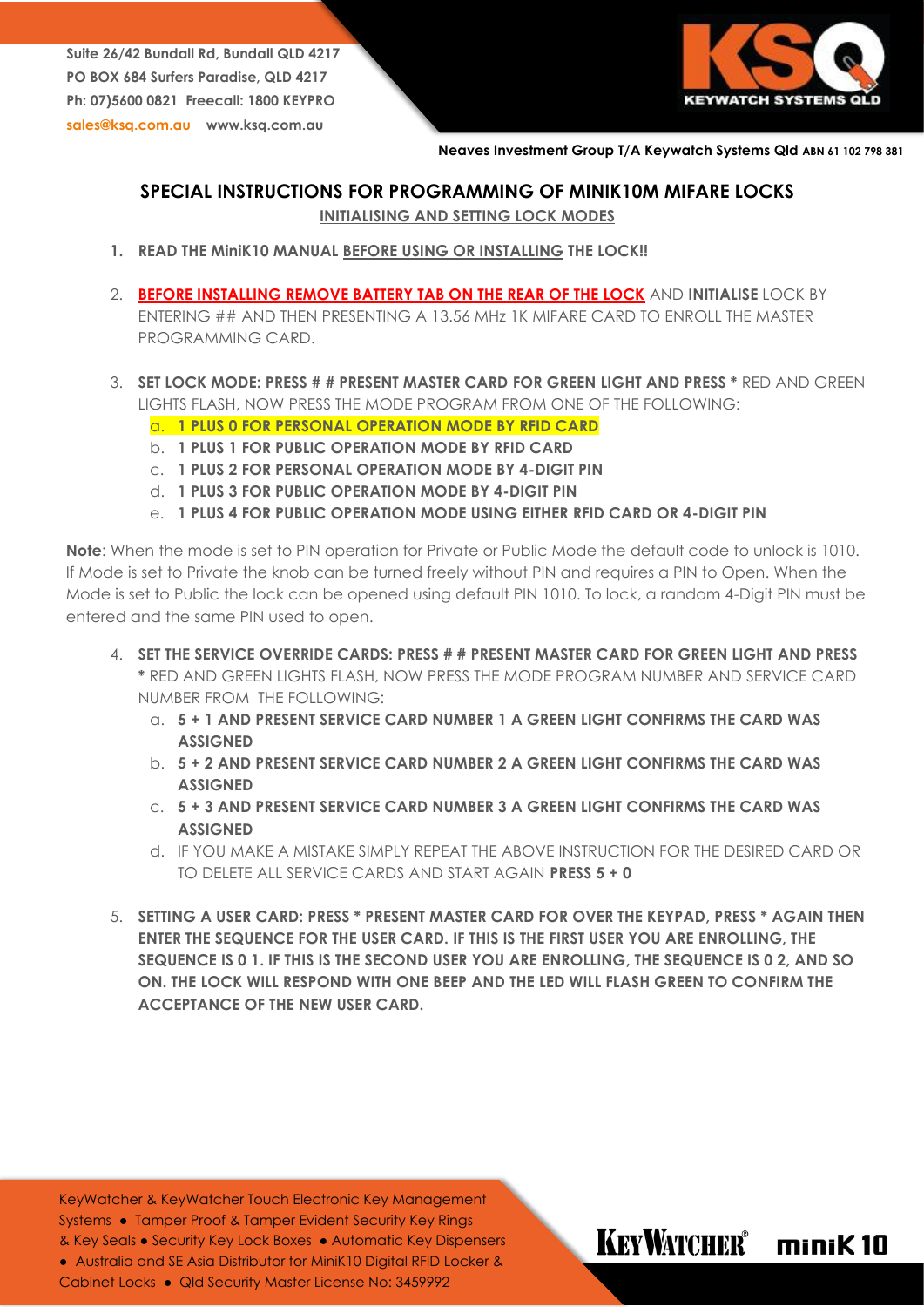

KEYWATCHER® minik 10

# **MINIK10M VISUAL PROGRAMMING INSTRUCTIONS**

| · Assign Master card:<br>1- Press $\bigodot$ , two tone beep is heard.<br>2- And then present the master card to the keypad until one tone beep is<br>heard and green led blinks.                                                                                                                                        |                |   |                         |
|--------------------------------------------------------------------------------------------------------------------------------------------------------------------------------------------------------------------------------------------------------------------------------------------------------------------------|----------------|---|-------------------------|
| · Selecting Operation option of the mini K10m:<br>1- Press $\Theta$ , present the master card to the keypad and press $\Theta$<br>green and red leds blink.                                                                                                                                                              |                |   |                         |
| 2- Press 1 for selecting operation options. And then<br>Press 0 for personal operation with card.<br>Press 1 for locker mode operation with card.<br>Press 2 for cardless personal operation.<br>Press 3 for cardless locker mode operation.<br>Press 4 for locker mode operation card or password.                      |                |   |                         |
| . Assign/Delete Service card / cards: (If you don't need to use any service<br>card, skip this step)<br>1- Press $\bigoplus$ , present the master card to the keypad and press $\bigoplus$ , green<br>and red leds blink.                                                                                                |                |   |                         |
| 2- Press 5 for selecting service card assign / delete option. And then<br>Press 0 for all service cards are deleted.<br>Press 1 for assignment of 1. service card.<br>Press 2 for assignment of 2. service card.<br>Press 3 for assignment of 3. service card.                                                           |                |   |                         |
| . Assign User card / cards : (If you don't need to use any user card, skip this<br>step, when individual operation with card option is selected)<br>1- Press $\odot$ and then present master card to the keypad, press $\odot$ again.<br>2- Then enter the sequence number of user card<br>3- Present that card to lock. |                |   |                         |
| . Deleting User card: (If you don't need to use any user card, skip this step,<br>when individual operation with card option is selected)<br>1- Press $\Theta$ and then present master card to the keypad, press $\Theta$ .<br>2- Then enter the sequence number of user card.                                           |                |   | Sequence<br>Number      |
| OPERATING INSTRUCTIONS Personal operation with card<br><b>• To Unlock:</b><br>1- Press any number button for wake the lock up.<br>2- Present any assigned user card / master card / service card to the<br>keypad in 3 seconds<br>3- turn the handle to the unlocked position.                                           |                | 2 |                         |
| - To Lock:<br>1- Press any number button for wake the lock up.<br>2- Present any assigned user card / master card to the keypad<br>in 3 seconds<br>3- Turn the handle to the locked position.                                                                                                                            | $\blacksquare$ |   | $\overline{\mathbf{3}}$ |
|                                                                                                                                                                                                                                                                                                                          |                |   |                         |